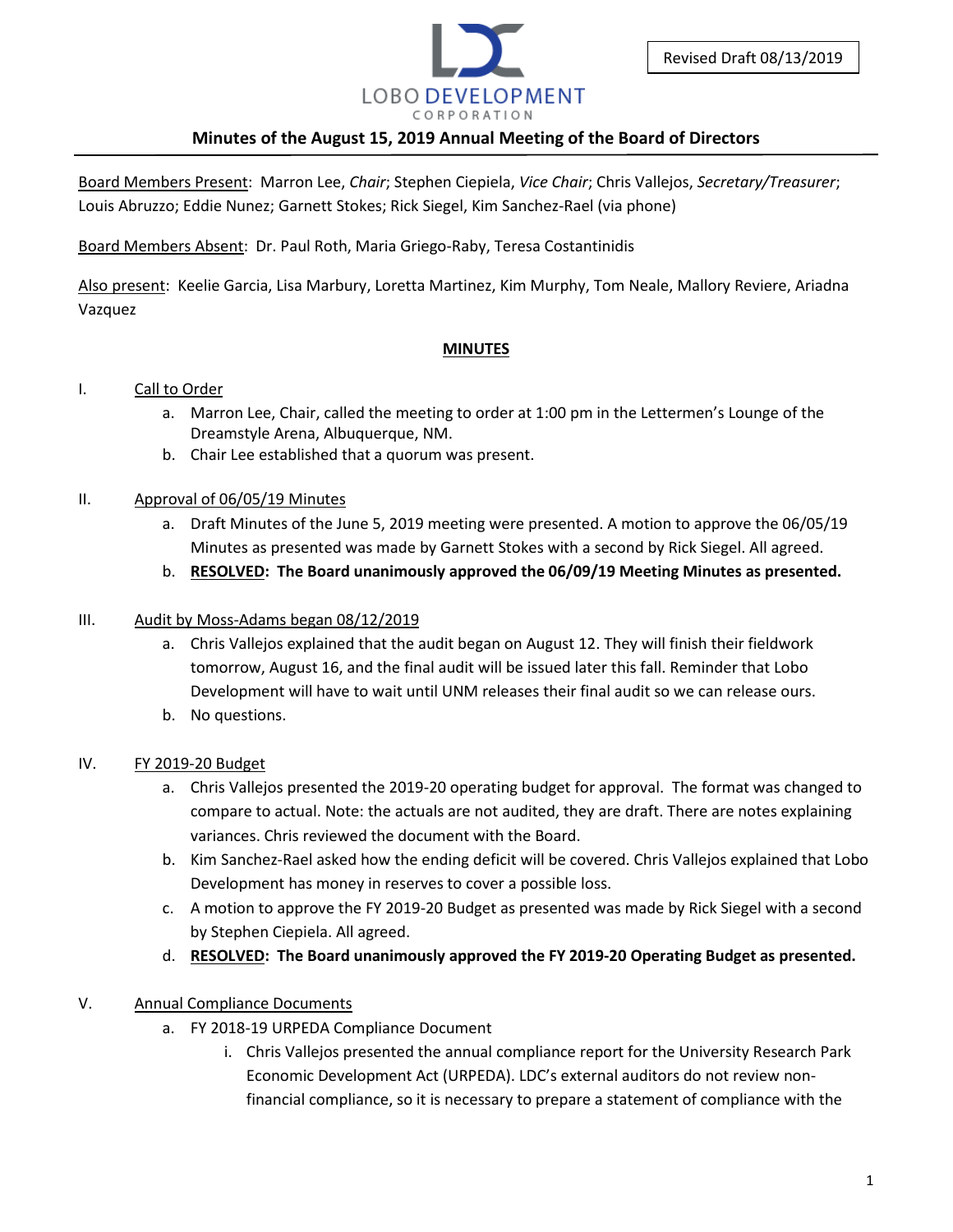

University Research Park Economic Development Act. The board is responsible for approving the document, which is included with the audited financial statements.

- ii. Stephen Ciepiela pointed out that the document is based upon a legal memorandum from 1999. Loretta Martinez explained that UNM Legal Counsel will review the document for updates.
- iii. Kim Sanchez Rael asked if UNM Legal Counsel has reviewed and signed off on the document. Loretta Martinez answered that, no, not to her knowledge. Ms. Martinez asked Mr. Vallejos how this document is prepared and approved. Mr. Vallejos explained that since it has been status quo, it has not been reviewed by University Counsel. To his knowledge, there has not been any changes to the 1999 recommendation. He recommends that it be evaluated and updated, if necessary, by counsel. Each Research Park Corporation prepares this document with the same language.
- iv. A motion to table the approval of the FY 2018-19 URPEDA Compliance Document was made by Eddie Nunez with a second by Louis Abruzzo. All agreed.
- v. **RESOLVED: The Board unanimously approved tabling the 2018-19 URPEDA Compliance Document.**
- b. FY 2019-20 Conflict of Interest Policy Forms
	- i. Chris Vallejos explained that each Board Member has a Conflict of Interest policy and declaration in their packet that needs to be signed.
	- ii. Kim Sanchez Rael mentioned that this document needs to be reviewed with the updated Bylaws. Chair Lee agreed and asked the Board to sign today, but review for changes and possibly re-sign.
	- iii. A motion to sign the declarations today and then review for possible changes with the updated Bylaws was made by Stephen Ciepiela, with a second by Garnett Stokes. All agreed.
	- iv. **RESOLVED: The Board unanimously agreed to sign the declarations today and then review for possible changes with the updated Bylaws.**

# VI. Elections of FY 2019-20 Chair, Vice Chair, and Secretary/Treasurer

- a. Rick Siegel made a motion to re-nominate Marron Lee as Chair of the Board and Stephen Ciepiela as Vice Chair of the Board, with a second by Garnett Stokes. No other nominations or discussion. All agreed.
- b. Stephen Ciepiela made a motion to nominate Chris Vallejos as Secretary/Treasurer of the Board, with a second by Louis Abruzzo. No other nominations or discussion. All agreed.
- c. **RESOLVED: The Board unanimously approved the reelection of Marron Lee as Chair of the Board, Stephen Ciepiela as Vice Chair of the Board, and Chris Vallejos as Secretary/Treasurer, for 2019-20.**
- VII. Appointment of President of Lobo Development Corporation
	- a. Chair Lee suggested that the UNM CFO maintain its position as President of Lobo Development Corporation.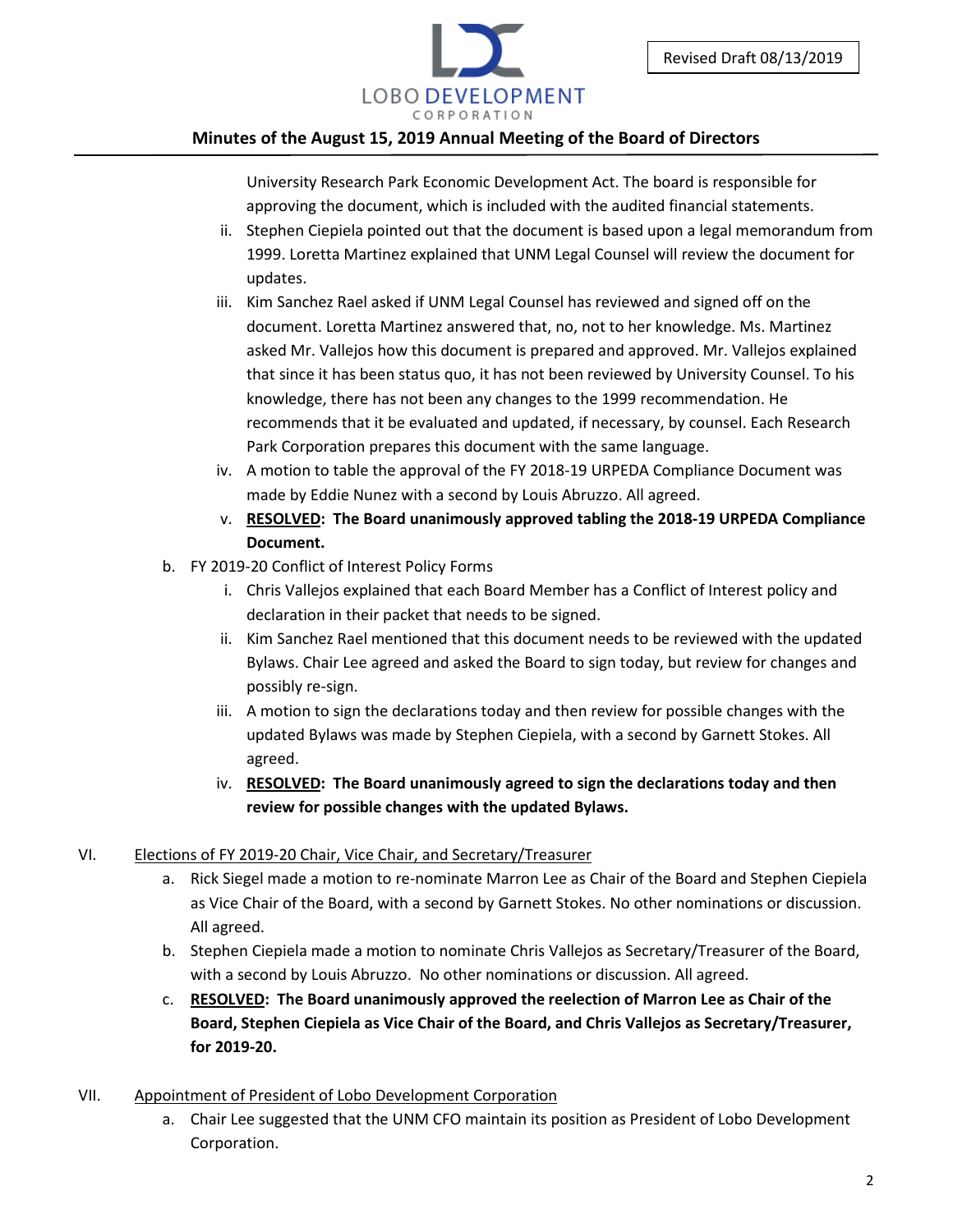

- b. Kim Sanchez Rael made a motion to approve Teresa Costantinidis as the President of Lobo Development Corporation, with a second by Rick Siegel. No discussion. All agreed.
- c. **RESOLVED: The Board unanimously approved the appointment of Teresa Costantinidis as the President of Lobo Development Corporation.**

## VIII. Forward Request for Reappointment of three Non-Positional Directors to Board of Regents

- a. Chair Lee explained that Maria Griego-Raby, Louis Abruzzo, Stephen Ciepiela, and Louis Abruzzo are non-positional board members whose terms are up for renewal.
- b. A motion to reappoint Maria Griego-Raby, Stephen Ciepiela, Louis Abruzzo, and Rick Siegel as non-positional board members and to forward the reappointment request to the Board of Regents was made by Eddie Nunez with a second by Garnett Stokes. No discussion. All agreed.
- c. **RESOLVED: The Board unanimously approved the reappointment of Maria Griego-Raby, Stephen Ciepiela, Louis Abruzzo, and Rick Siegel as non-positional board members and to forward the reappointment request to the Board of Regents.**

# IX. Renewal of contract for development services

- a. Chris Vallejos explained that he is asking for approval to extend the contract to Altura Real Estate, LLC for another year. Kim Murphy has been the development consultant for the past year, primarily working on the TIDD.
- b. Louis Abruzzo made a motion to approve the one-year renewal of the contract to Altura Real Estate, LLC for development services, with a second by Garnett Stokes. No further discussion or comments. All agreed.
- c. **RESOLVED: The Board unanimously approved the one-year renewal of the contract to Altura Real Estate, LLC for development services.**

# X. Approval of Second Loan Revision Agreement for 933 Bradbury

a. Tom Neale explained that the next two agenda items are related, so he will provide historical background. Prior to the creation of Lobo Development, there was an initiative coming out of the administration that required quick action on a project to be built, partnered with Sandia Foundation, 2006-2010. Between 2006 and 2010, we built several projects in partnership with Sandia Foundation, typical construct was a ground lease to Sandia and they would get site control, build the building or renovate, and seek bank financing. Rent payments were a combination of bank financing plus some profit to Sandia Foundation. In 2013, some of the leases were going to roll over and there were some interest risks on refinancing with Sandia Foundation and the administration realized that there could be significant savings if we took out Sandia Foundation using the now-created Lobo Development Corporation. Lobo Development, in 2013, bought out three of these buildings – UNM West in Rio Rancho, 1312 Basehart which was UNM Press, and 933 Bradbury which became the UNMH Hope Building. Lobo Development took Sandia Foundation out through a \$27,800,000 loan they acquired from the Regents from their reserve balances. The great thing about the conversion is the rent payments were 6%-7%, the interest that we payback to the University is 3%, so there is about \$740,000 per year savings to the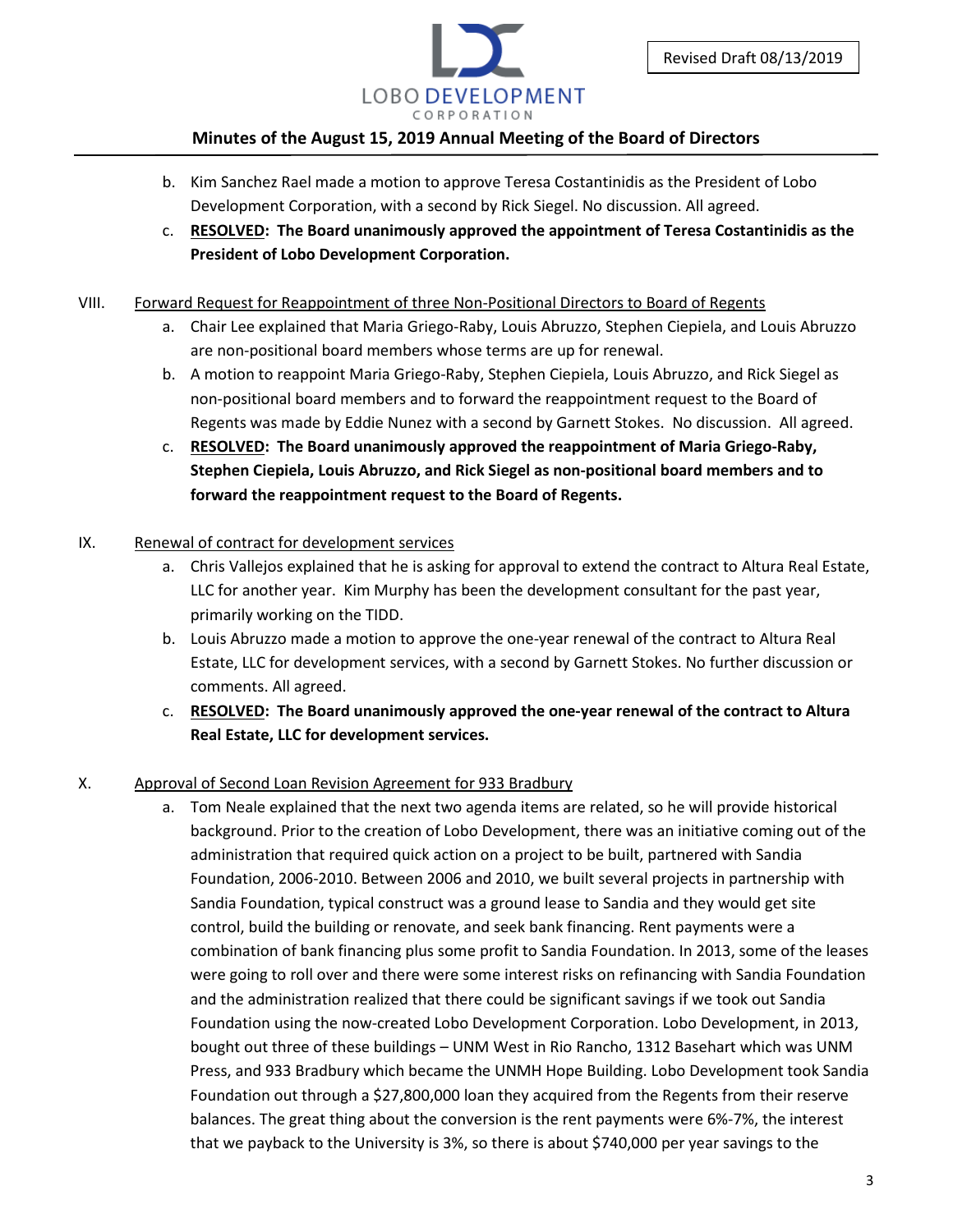

University by doing this. At the time of the transaction, the reserve funds were getting 1% or less than 1% return, so it benefits the University, they get a greater return on their cash reserves of 3% and then we made a significant dent in our debt service or rent payments. All this happened in 2013. In 2016, SRMC and HSC took over UNM West and that debt service was carved out of the Lobo Development obligation and then that reduced the debit obligation for the corporation.

- b. What he is asking for today is a second amendment to the promissory note. Part of the original promissory note was amortized at 3% over 30 years with a balloon payment in year seven. Mr. Neale, Keelie Garcia, and Liz Metzger met regarding this amendment and Teresa Costantinidis has been briefed. The amendment is to extend the balloon payment out another seven years without changing the debt payments or the amortization. He is requesting Board approval to move that balloon payment another seven years to May 2027.
- c. A motion to approve the Second Loan Revision Agreement for 933 Bradbury was made by Louis Abruzzo, with a second by Garnett Stokes. All agreed.
- d. **RESOLVED: The Board unanimously agreed to approve the Second Loan Revision Agreement for 933 Bradbury.**

### XI. Approval of Amendment No. 2 to Occupancy Lease Agreement for 933 Bradbury

- a. Tom Neale explained that this agenda item relates to the prior item. It relates to the obligation of the University to pay for the occupancy of 933 Bradbury. The lease between Lobo Development Corporation and the Regents was coterminous with the original balloon payment and he is asking to extend the term for seven years.
- b. A motion to approve Amendment No. 2 to the Occupancy Lease Agreement for 933 Bradbury was made by Rick Siegel, with a second by Garnett Stokes. No discussion. All agreed.
- c. **RESOLVED: The Board unanimously agreed to approve Amendment No. 2 to the Occupancy Lease Agreement for 933 Bradbury.**

### XII. Project Updates

- a. South Campus TIDD Update
	- i. Kim Murphy provided an update on the status of the TIDD regarding the Preliminary TIDD Application. The application was submitted to the City of Albuquerque in mid-June. Shortly thereafter, he started getting positive feedback from the City's administration and met with administration officials in the middle of July and got confirmation that the Mayor is supportive of the TIDD and felt like the Non-Binding Resolution request to City Council would be an appropriate next step. Following that information, they met with Councilors Benton and Davis and the Chief of Staff. These two Councilors are the ones that are most immediately affected by this. South Campus is in Councilor Benton's district and Councilor Davis' district is just a short distance to the east and includes all those neighborhoods that are back towards Yale. They have both been supportive of the TIDD since day one and they felt like the Non-Binding Resolution was also as a good next step. There was discussion about getting the Resolution before council this coming Monday. Councilor Benton told him that it will not be this Monday as they still need to complete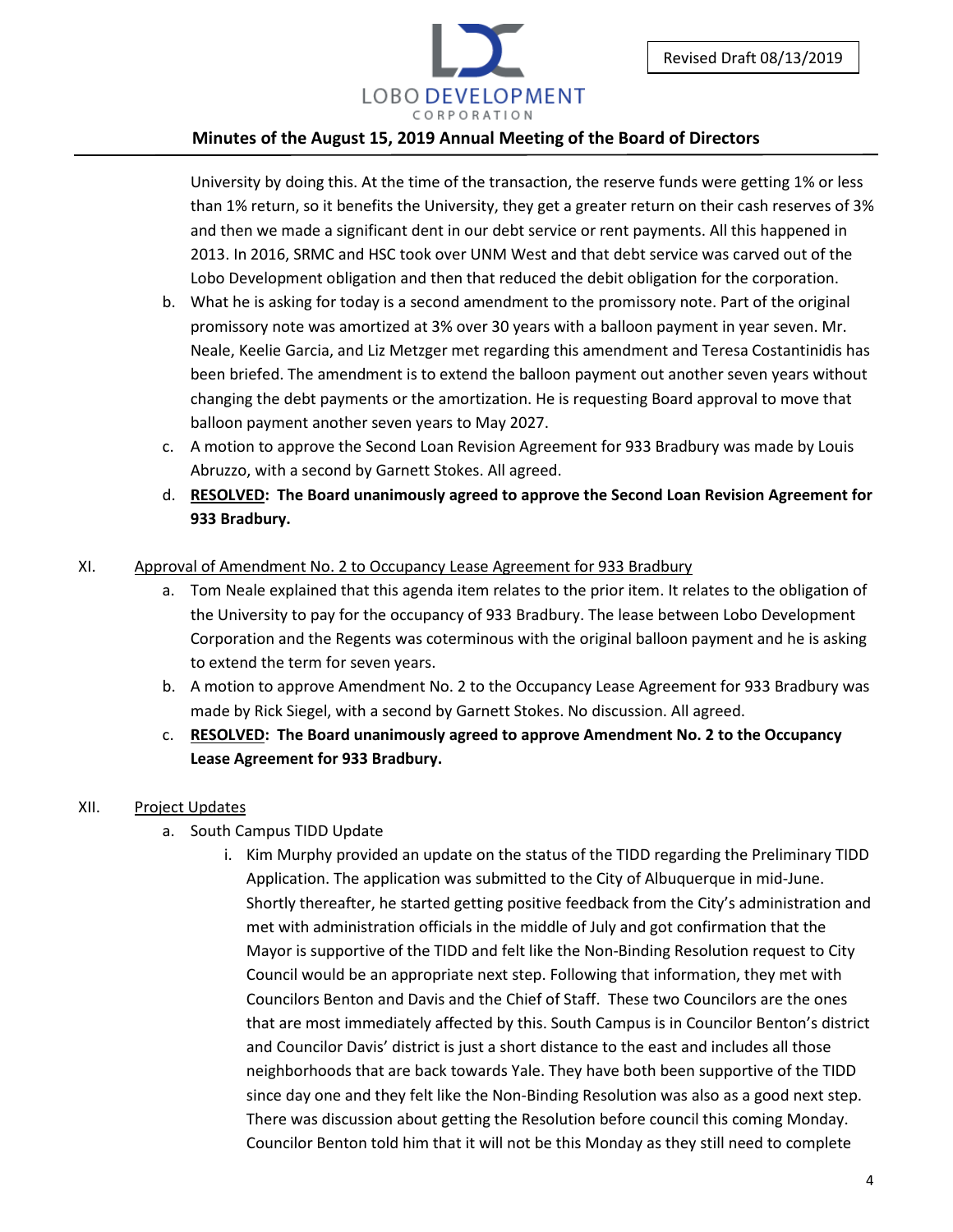

some internal work. It will probably be in two weeks, Sept. 2. The way they function is that these resolutions are introduced at one meeting then will referred to a governmental affairs committee for more consideration and then it will go back to the council for final action. That process may take a month to get through. They feel like this is a good way to get fairly concrete input from both the City's administration and the council because in the resolution, they can identify a few things that they would like to look at. There has already been a few that are very doable that will not compromise the integrity of the business plan for the TIDD. The City appears to be very supportive and with the Non-Binding Resolution and their list of items they would like to change or consider in the final documents, there is a good shot at getting approval by the end of the year.

- ii. Rick Siegel asked if any of the changes are major. Mr. Murphy explained that they are very minor such as trails and right-of-ways. In the future, there may be some things on that list that will be more challenging, but we need to wait and evaluate those as they come in. Mr. Siegel requested that Mr. Murphy dissimilate the information as the challenging items come up. Mr. Murphy will make sure that is done.
- iii. No other questions or comments.
- b. AIMS Relocation
	- i. Tom Neale explained that in June a lease was signed to relocate the UNM Hospital employees to a location downtown in order to be out of the pathway of the AIMS expansion. They are scheduled to vacate the space on August 26, 2019. The working conditions for the employees at 933 Bradbury is less than comfortable. They are in very small work cubicles. The new location will provide bigger work stations, leased at approximately what the hospital currently pays at 933 Bradbury. The contractor for the AIMS expansion has been selected – Enterprise Builders. They will take possession of the space as soon as the hospital vacates. Their delivery is over the winter break so AIMS can occupy the new space for the spring semester and then they will vacate 1155 at the same time.
	- ii. President Stokes asked Mr. Neale for the number of employees moving from 933 Bradbury to the new location. Mr. Neale reported that initially it will be 185 and then the space contains about 255 work stations, so they will fill that up as they need it. The address is 400 Tijeres, which is west of the Hyatt. There will be 270 parking spaces for them between the Convention Center parking garage and a parking structure off of Gold.
	- iii. No other comments or questions.

### Executive Session

- 1. Chair Lee requested a motion to close the meeting and proceed in Executive Session. Motion made by Eddie Nunez with a second by Chris Vallejos. All in favor. Meeting was closed at 1:51 pm.
- 2. Discussion and determination, where appropriate of potential purchase, acquisition or disposal of real property pursuant to Section 10-15-1H(8), NMSA (1978).
- 3. Discussion and determination, where appropriate, of limited personnel matters pursuant to Section 10- 15-1.H(2), NMSA (1978).